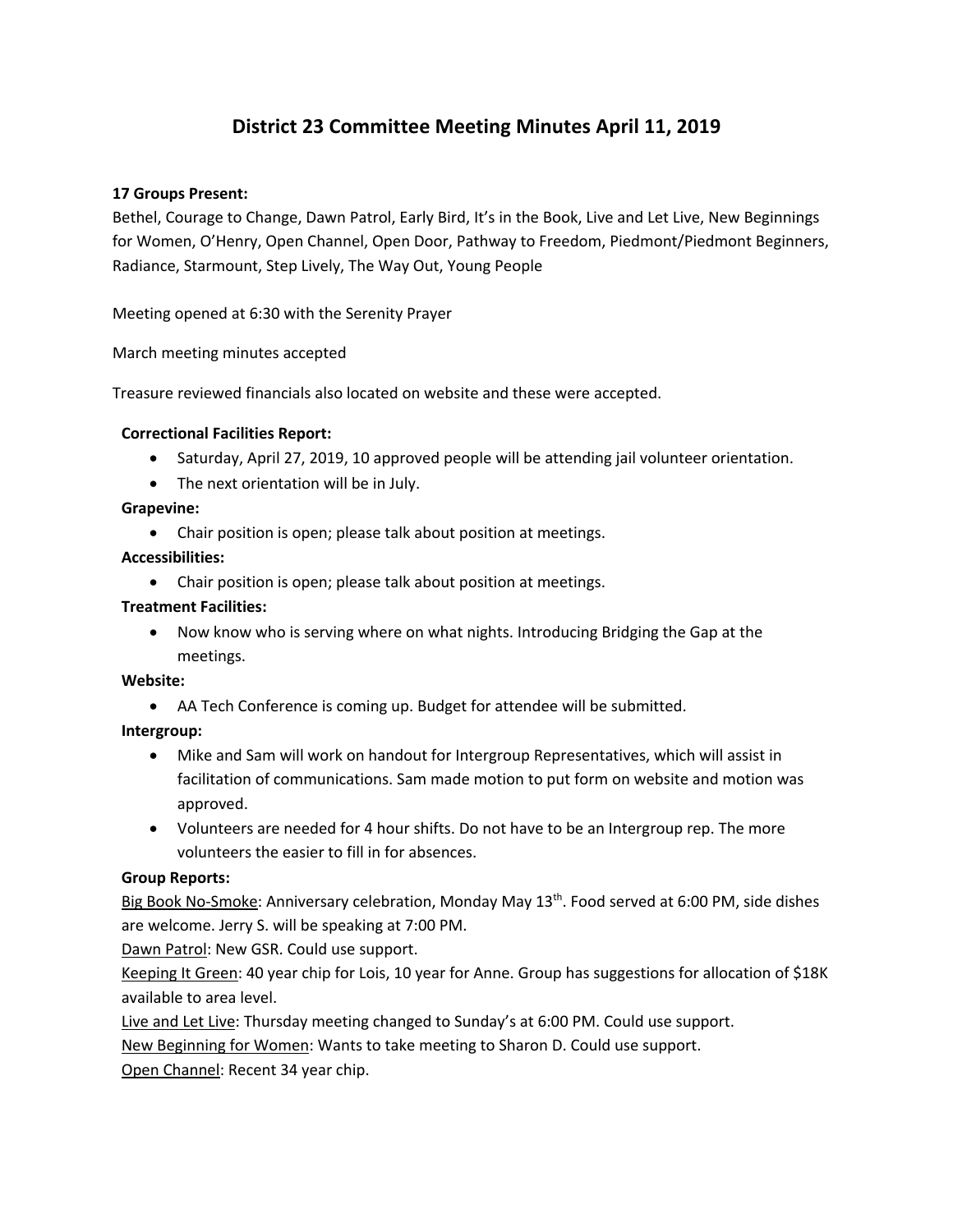Open Door: Bill C trying to find date of origin in Greensboro. Could be oldest meeting in Greensboro. Will check nc23.org, "Greensboro First 21Years". Will also check with area archivist. Pathway to Freedom: Every day is a different theme. Home Group wants to know opportunities for taking meetings outside.

Radiance: Sunday at 8:00. Is considering moving meeting to earlier time.

Starmount: - Attendance is 65-70 people. Celebrated big 30 (?) year birthday.

Serenity: Could use support. Meeting started in 1972 and was first black mtg. Has new GSR.

Young People: Planning to start a Super Saturday for last Saturday of each month.

## **LCM:**

No report

## **DCM:**

Reviewed Area Business:

- GSO has approved the app "Meeting Guide" with an icon of a chair. It will locate meetings with mileage wherever you are. Meetingguide.aa.org will launch sometime in 2019.
- International Conference will be held July 2-5, 2020. Registration starts 9-9-2019.
- GSO considering an AA work book
- New pamphlet for Atheists and Agnostic is big hit and currently sold out.
- Think about how to increase diversity
- Consider separation of CPCPI into CP and CPI
- Review motion of assembly structure submitted by our district.
- Archivist is digitalizing information and could use support

## **New Business:**

- Member of fellowship needs hearing impaired interrupter.
- Archivist is collecting NC history. You can supply your group's information on ncaa.org.

## **Old Business:**

• Time did not permit.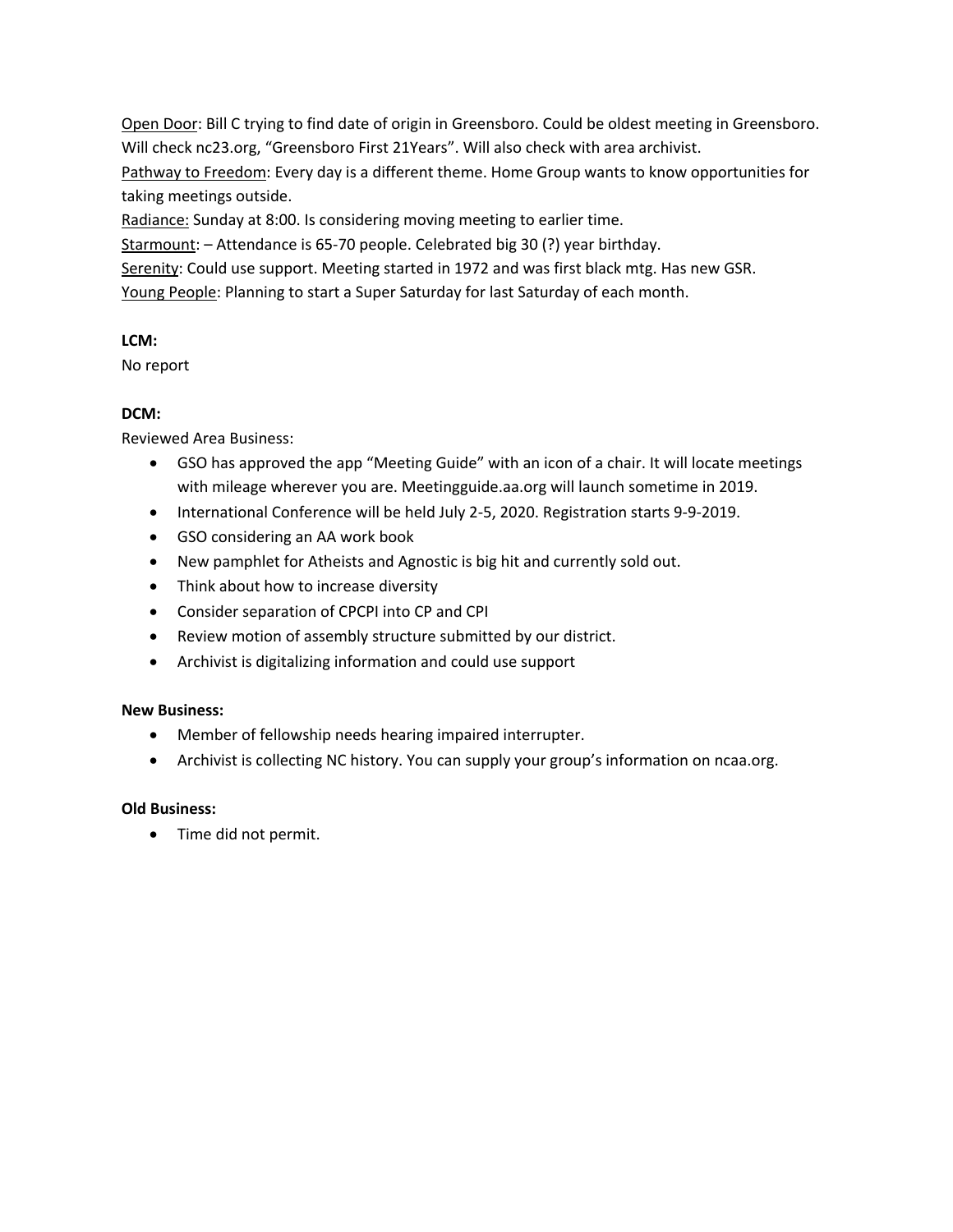# **Committee Reports**

# **CPC/PI:**

I've been out of state most of March with family obligations.

We participated in a statewide conference for Monarch recovery on both March 14 & 15 by staffing a literature table on both days and conducting an open meeting on the 14th. Currently, our committee is focussing on

- Contacting CPCs in both High Point and Winston Salem to find out whether they have been in contact with local media outlets to run our current PSAs
- Following up with contacts at UNCG, A&T, Greensboro College, Guilford College and Jamestown GTCC to see whether any of them would like literature or speakers before spring break.

Any progress on these will be shared at our April meeting.

# CPC/PI Report Feb-March Activities

- 1. Continuing to make contacts with Greensboro colleges about literature displays and presentations
- 2. Greg Keller the Area 51 CPC/PI will be providing me with a contact list of DCMs in adjacent districts so that I can find out whether their PIs have set up public service announcements on local tv and radio. Although Greensboro only has 1 TV station we receive TV and radio from Winston Salem and other outlets
- 3. Our committee assisted the Area CPC at a 3 day professional conference by staffing a literature display Feb 17-19 for North Carolina Foundation of Alcohol and Drug Studies
- 4. We will not be at the March district meeting. On Thursday March 14 we will hold an open meeting for Monarch's 10th year conference "One Community in Recovery". On both the 14th and 15th we'll staff a literature display

# **CFC:**

Saturday April 27, 2019, we are having our next jail volunteer orientation. We have 10 people that have been approved to participate. Getting there. Everything is going smoothly. The next orientation will be July.

## Announcement for the good of AA

Anyone wanting to help volunteer at the jail needs to get their applications turned in. Our next orientation is April 27th. Only approved applicants can attend. For quick results, download the jail application found in documents. Fill it out and give it to Roberta, at the intergroup office, by April 24. If any problems contact me at CFCnc23.org